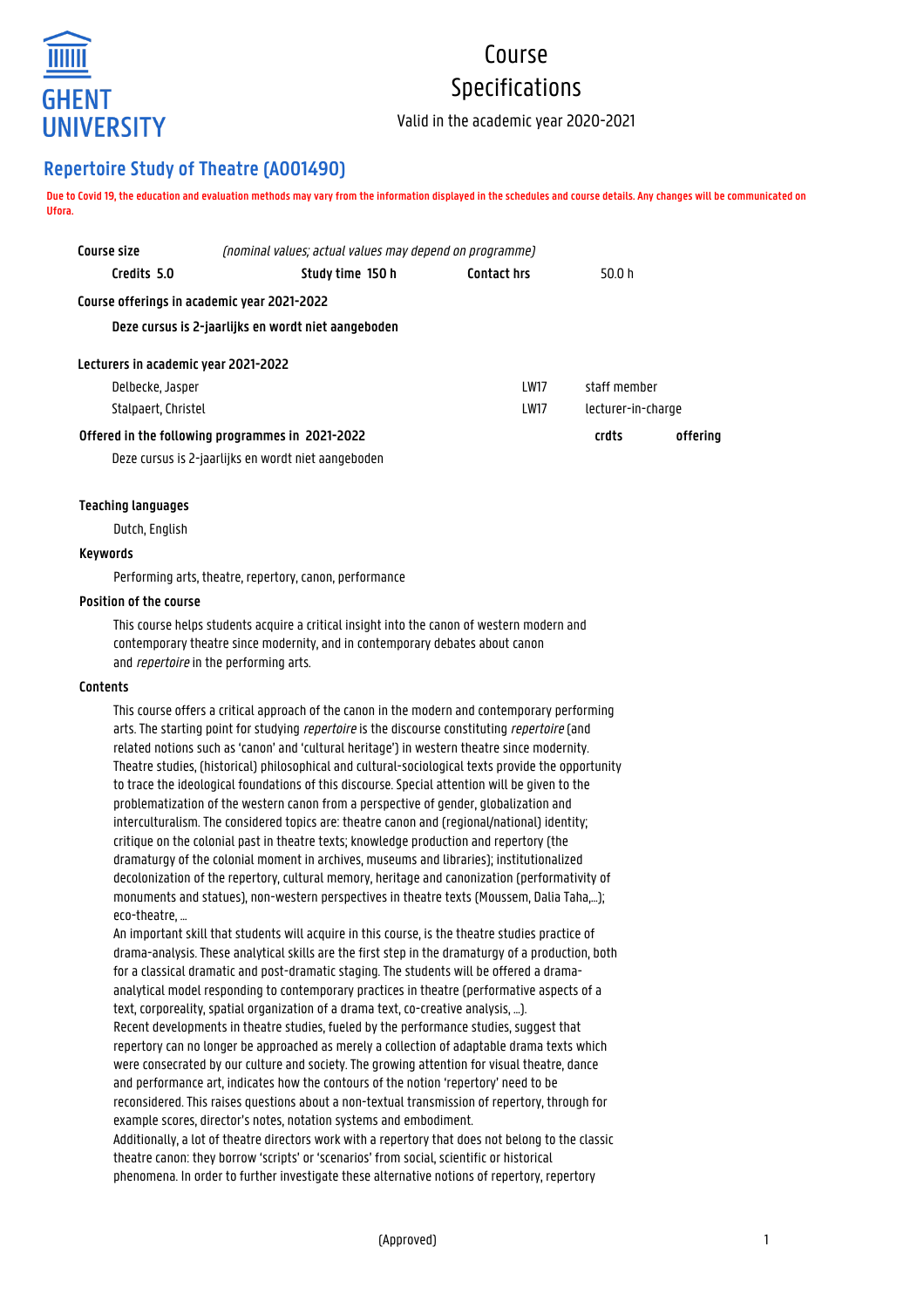theatre will be discussed alongside the performativity of statues and museums and their relation to knowledge production and the constitution of a canon.

#### **Initial competences**

- To have succesfully completed the course History of Modern Theatre or having aquired the final competences of this course in another way.
- To have knowledge of 20th century European Theatre, its theatre makers, manifestos and their influence on contemporary performing arts.

# **Final competences**

- 1 To have a critical insight into the discourse consituting the *repertoire* of canonical western theatre authors
- 2 To be able to situate the canonical western theatre authors in their specific theatrical, literary and cultural-historical context.
- 3 To have an insight into the analytical models of drama and to be able to operationalise them in a drama text.
- 4 To have an insight in performative modes of *repertoire* (dance and performance art, statues, museums, ...).
- 5 Be able to share the obtained knowledge, ideas and insights concerning repertoire, gender, 1 globalisation and (post)colonialism in an academic text and/or group discussion and/or oral presentation.

# **Conditions for credit contract**

Access to this course unit via a credit contract is unrestricted: the student takes into consideration the conditions mentioned in 'Starting Competences'

#### Conditions for exam contract

Access to this course unit via an exam contract is unrestricted

# **Teaching methods**

Guided self-study, excursion, group work, project, seminar, self-reliant study activities

# **Extra information on the teaching methods**

This course unit is based on the 'flipped classroom' model. The traditional model of classroom instruction is being exchanged here for a flipped classroom, with a focus on student engagement and active learning. The students independently process basic knowledge before class (guided self-study 15 A). Resulting from this method, more time will be spent in class for interaction and demand-driven learning (seminar 15 A).

• guided self-study (15 A)

In the case of self-study, adapted learning materials are provided with built-in coaching components (i.e. embedded support). Guided self-study differs from distance learning in that it involves (collective) contacts (online and in person) with the lecturer, who steers and/or coaches. In this course, guided self-study is used in preparation of the seminars. The self-study consists of independently processing the prepared materials that will be available online through Ufora. On Ufora there will be a folder filed under 'Documents' with clear guidelines (on what to watch/read and in what order), a specific research question and

assignments that guide the student through the preparatory material/texts to read and the audiovisual fragments to watch.

Sometimes the self-study concerns a preparatory visit, such as a guided tour to the Botanical Garden of UGent and the GUM (Ghent University Museum).

• seminar (15 A)

In the seminars the students are encouraged to participate in a more active and engaged manner. In class, they are challenged to apply their knowledge in a broader sense. The seminars consist on the one hand of profound analyses of drama texts in class (practice of drama analysis and close reading). On the other hand, the time in the classroom is used to explore theoretical topics in more depth, to encourage the students to sharpen their oral skills, and to argue from a multifocal perspective.

The preparation and consequently the active participation of the students in the seminars are evaluated as permanent / non-periodical evaluation.

• independent work: individual reading assignment and drama-analysis (5 B) In collaboration with the guest lecturers, there has been compiled a reading list that will be made available on Ufora. The students get to choose three texts from this list, that they subsequently annotate according to the presented models of drama-analysis. Those drama texts can also be found online (Ufora, folder drama text reading list) or on the designated shelf for 'Repertory study of the theatre' in the university library. Students can scan or print these drama texts. The annotated drama texts should be handed in for evaluation in the secretariat of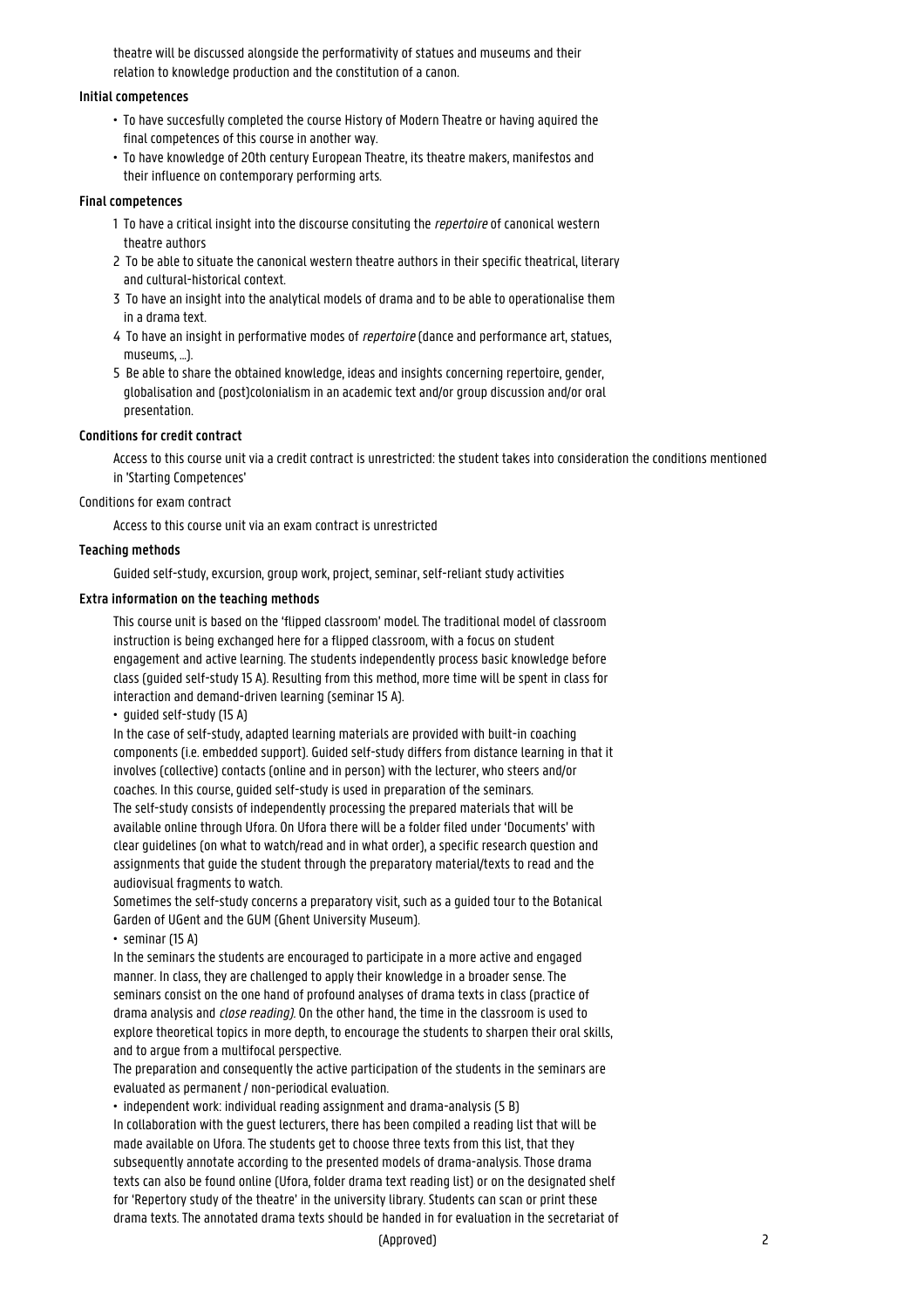the Art History department before the deadline (Thursday 10<sup>th</sup> of December 2020).

• guided group work and project: Notes-annotationproject (10 B)

The guided group work and project consists of the artistic Notes-annotation project in collaboration with students drama of Kask - School of Arts.

Since the academic year 2018-2019 Ivana Müller's artistic Notes-project is implemented in the course 'Repertory Study in Theatre'. The students gather in groups of "reading communities" and, following Ivana Müller's set of criteria, they annotate drama-texts.

For her Notes-project, Müller was inspired by the 19<sup>e</sup>-century practice of 'marginalia', in which thoughts and critical comments were annotated in the margins of a book for the future reader. Müller re-enacts this practice by inviting people to choose books together, read them, annotate them, and pass them on to each other for further annotation.

In this course 'Repertory Study of the Theatre', students annotate two drama texts in group. This group brings together students of UGent and students of Kask, who participate in the dramaprojects of both Thomas Bellinck (Speculative documentaries – Metaphors of h(a)unting) and Leyla Rabih (Modern Syrian Drama). The course unit 'repertory study of the theatre' intends to critically reflect on the prevailing power mechanisms in the formation of western theatre canon, so the annotation project functions as an exercise in adopting and thinking through other perspectives. The students will be asked to communicate their reflections and experiences of this annotation project on a shared blog.

The annotated books are exhibited in the atelier of Vandenhove – Centre for Art & Architecture during the two last week s of the first semester. During a symposium, the students of UGent and Kask will be able to share their experience of working on the Notes project. This will teach them how to negotiate different practices of drama-analysis and reflect on how both theatre studies and artistic analysis are in a dialogue during the creative process leading up to a performance.

• study visit (excursion)

- Students attend three mandatory theatre performances and one guided museum tour.
- Décris-ravage Adeline Rosenstein: October 16-17-18 and 23-24-25 2020 (Théâtre Océan • Nord, Schaerbeek). Attention: this is a 4-hour performance.
- Dramaproject KASK-School of Arts under the direction of Thomas Bellinck Speculatieve documentaires - Metaphors of H(a)unting. Thursday or Friday November 12 -13, 2020.
- Dramaproject KASK-School of Arts under the direction of Leyla Rabih Modern Syrian Drama: • Thursday or Friday December 10-11, 2020.
- Guided tour in the Botanical Garden of UGent and GUM (Ghent University Museum)

#### **Learning materials and price**

Syllabus and personal notes. Estimated cost excursions: 35 EUR.

#### **References**

see reading list Minerva

#### **Course content-related study coaching**

Gradual preparation for the individual reading and annotation assessment by reflective moments during the seminars and through Minerva. Possibility of intermediate feedback.

#### **Evaluation methods**

end-of-term evaluation and continuous assessment

#### **Examination methods in case of periodic evaluation during the first examination period**

Written examination with open questions

#### **Examination methods in case of periodic evaluation during the second examination period**

Written examination with open questions

#### **Examination methods in case of permanent evaluation**

Assignment

#### **Possibilities of retake in case of permanent evaluation**

examination during the second examination period is possible

#### **Extra information on the examination methods**

A. The periodical evaluation (50 %) tests to what extent the student has acquired competencies that meet the proposed objectives.

The periodical evaluation includes:

1 A written exam (25%) on the theatre studies, historical-philosophical and cultural-sociological texts treated during the lectures/seminars, which trace out the ideological foundations of the discourse constructed around repertory (gender, globalization and interculturalism). Possible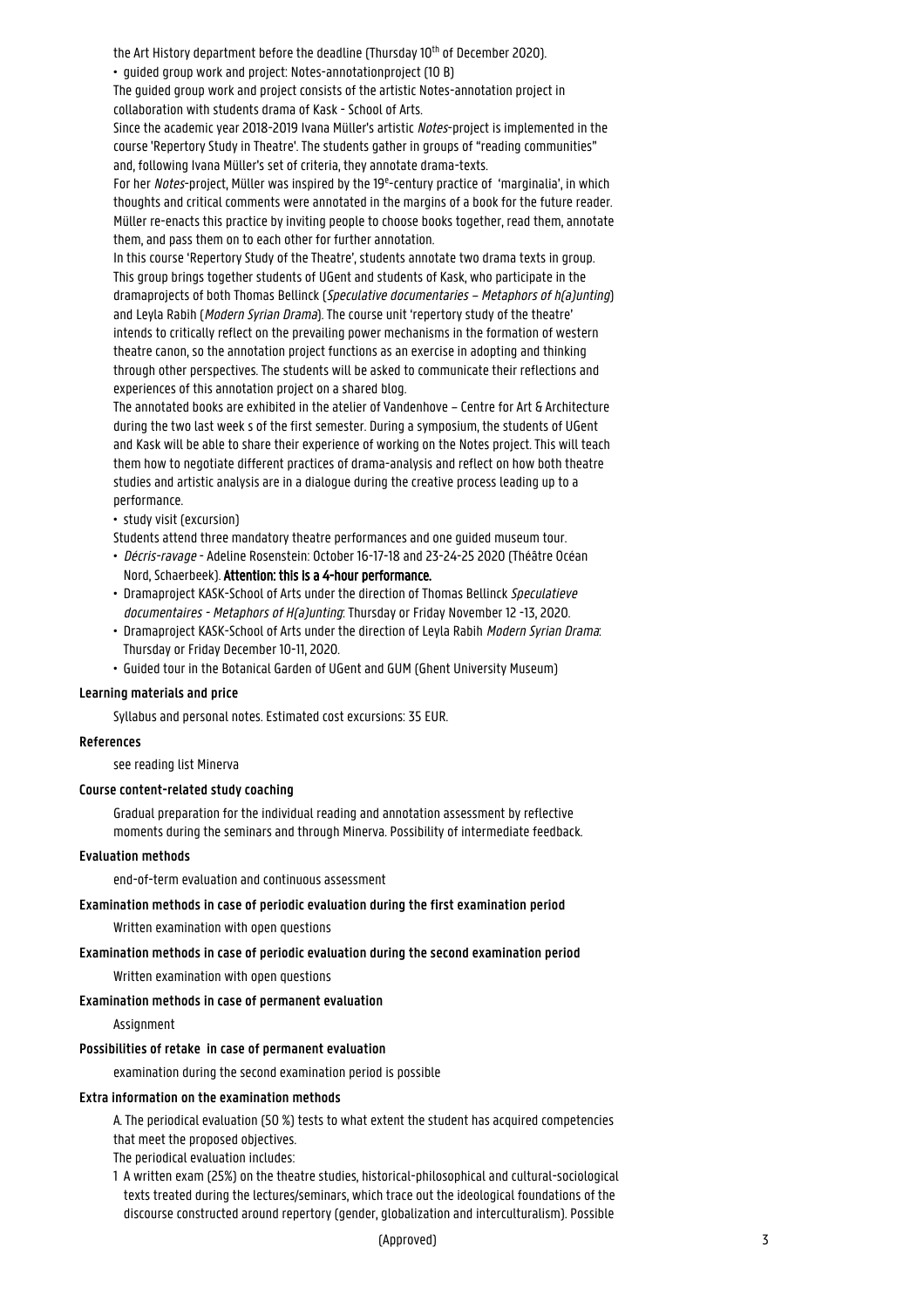topics for the written exam are: theatre canon and (regional/national) identity; critique on colonial past in theatre texts; knowledge production and repertory (the dramaturgy of the colonial space in archives, museums and libraries); institutionalized decolonialization of 1 repertory; cultural memory, heritage and canonization (performativity of monuments and statues), non-western perspectives in theatre text, eco-theatre, ...

- 2 independent work: individual reading assignment and drama-analysis (25%): during this 1 periodic evaluation we test to what extent the student has acquired the competencies of 1 drama analysis. The students hand in three individual drama analyses chosen from the 1 reading list and two group assignments. (Notes-annotation project in collaboration with students of Kask Drama).
- B. Non-periodical evaluation (50%)

Non-periodical evaluation is an evaluation of the student's engagement and active participation during the seminars and other study-related activities, which are specified in the didactic workforms. For this course on repertory, the engagement and participation of the students will be evaluated. The most important evaluation criteria are presence, engagement in the discussions and a critical research attitude during the guided excursions and the guided group work/project.

# **Calculation of the examination mark**

Periodical: written exam, individual drama-analysis of three drama texts, and two annotated texts for group work (50%) and non-periodical: engagement and active participation during seminars, guided group work and project, and study visits/excursions (50%).

# **Facilities for Working Students**

1. Possible exemption from educational activities requiring student attendance

2. Possible rescheduling of the examination to a different time in the same academic year 3. Alternative time for feedback is possible

For more information concerning flexible learning: contact the monitoring service of the faculty of Arts and philosophy

| Course size                          | (nominal values; actual values may depend on programme) |                              |                    |  |
|--------------------------------------|---------------------------------------------------------|------------------------------|--------------------|--|
| Credits 5.0                          | Study time 150 h                                        | <b>Contact hrs</b><br>50.0 h |                    |  |
|                                      | Course offerings in academic year 2021-2022             |                              |                    |  |
|                                      | Deze cursus is 2-jaarlijks en wordt niet aangeboden     |                              |                    |  |
| Lecturers in academic year 2021-2022 |                                                         |                              |                    |  |
| Delbecke, Jasper                     |                                                         | l W17                        | staff member       |  |
| Stalpaert, Christel                  |                                                         | <b>LW17</b>                  | lecturer-in-charge |  |

#### **Offered in the following programmes in 2021-2022 crdts offering**

Deze cursus is 2-jaarlijks en wordt niet aangeboden

# **Teaching languages**

Dutch, English

#### **Keywords**

Performing arts, theatre, repertory, canon, performance

#### **Position of the course**

This course helps students acquire a critical insight into the canon of western modern and contemporary theatre since modernity, and in contemporary debates about canon and repertoire in the performing arts.

#### **Contents**

This course offers a critical approach of the canon in the modern and contemporary performing arts. The starting point for studying *repertoire* is the discourse constituting *repertoire* (and related notions such as 'canon' and 'cultural heritage') in western theatre since modernity. Theatre studies, (historical) philosophical and cultural-sociological texts provide the opportunity to trace the ideological foundations of this discourse. Special attention will be given to the problematization of the western canon from a perspective of gender, globalization and interculturalism. The considered topics are: theatre canon and (regional/national) identity;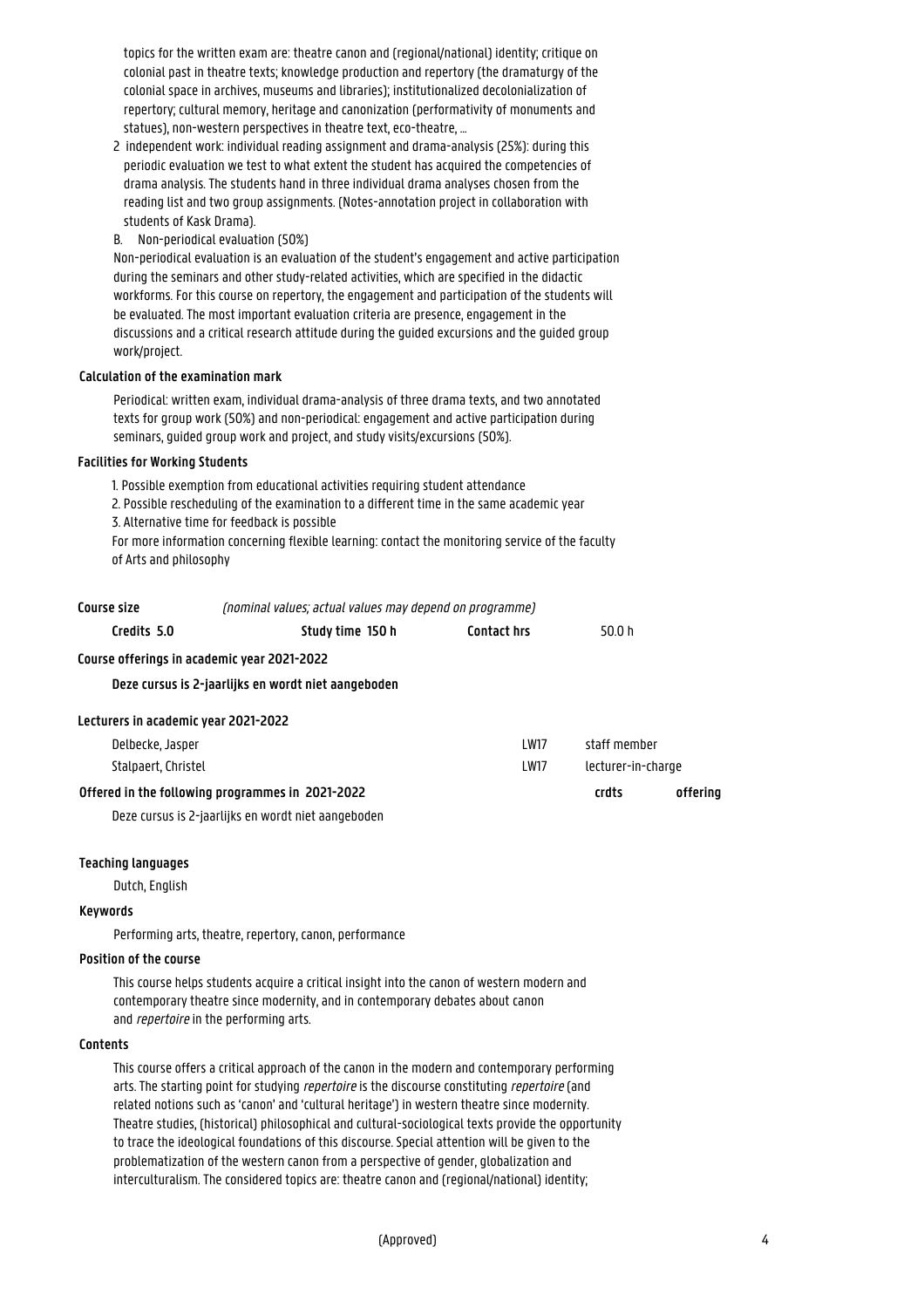critique on the colonial past in theatre texts; knowledge production and repertory (the dramaturgy of the colonial moment in archives, museums and libraries); institutionalized decolonization of the repertory, cultural memory, heritage and canonization (performativity of monuments and statues), non-western perspectives in theatre texts (Moussem, Dalia Taha,…); eco-theatre, …

An important skill that students will acquire in this course, is the theatre studies practice of drama-analysis. These analytical skills are the first step in the dramaturgy of a production, both for a classical dramatic and post-dramatic staging. The students will be offered a dramaanalytical model responding to contemporary practices in theatre (performative aspects of a text, corporeality, spatial organization of a drama text, co-creative analysis, …). Recent developments in theatre studies, fueled by the performance studies, suggest that repertory can no longer be approached as merely a collection of adaptable drama texts which were consecrated by our culture and society. The growing attention for visual theatre, dance and performance art, indicates how the contours of the notion 'repertory' need to be reconsidered. This raises questions about a non-textual transmission of repertory, through for example scores, director's notes, notation systems and embodiment. Additionally, a lot of theatre directors work with a repertory that does not belong to the classic theatre canon: they borrow 'scripts' or 'scenarios' from social, scientific or historical phenomena. In order to further investigate these alternative notions of repertory, repertory theatre will be discussed alongside the performativity of statues and museums and their relation to knowledge production and the constitution of a canon.

#### **Initial competences**

- To have succesfully completed the course History of Modern Theatre or having aquired the final competences of this course in another way.
- To have knowledge of 20th century European Theatre, its theatre makers, manifestos and their influence on contemporary performing arts.

#### **Final competences**

- 1 To have a critical insight into the discourse consituting the *repertoire* of canonical western theatre authors
- 2 To be able to situate the canonical western theatre authors in their specific theatrical, literary and cultural-historical context.
- 3 To have an insight into the analytical models of drama and to be able to operationalise them in a drama text.
- 4 To have an insight in performative modes of *repertoire* (dance and performance art, statues, museums, ...).
- 5 Be able to share the obtained knowledge, ideas and insights concerning repertoire, gender, 1 globalisation and (post)colonialism in an academic text and/or group discussion and/or oral presentation.

#### **Conditions for credit contract**

Access to this course unit via a credit contract is unrestricted: the student takes into consideration the conditions mentioned in 'Starting Competences'

#### Conditions for exam contract

Access to this course unit via an exam contract is unrestricted

#### **Teaching methods**

Guided self-study, excursion, group work, project, seminar, self-reliant study activities

# **Extra information on the teaching methods**

This course unit is based on the 'flipped classroom' model. The traditional model of classroom instruction is being exchanged here for a flipped classroom, with a focus on student engagement and active learning. The students independently process basic knowledge before class (guided self-study 15 A). Resulting from this method, more time will be spent in class for interaction and demand-driven learning (seminar 15 A).

• guided self-study (15 A)

In the case of self-study, adapted learning materials are provided with built-in coaching components (i.e. embedded support). Guided self-study differs from distance learning in that it involves (collective) contacts (online and in person) with the lecturer, who steers and/or coaches. In this course, guided self-study is used in preparation of the seminars. The self-study consists of independently processing the prepared materials that will be available online through Ufora. On Ufora there will be a folder filed under 'Documents' with clear guidelines (on what to watch/read and in what order), a specific research question and assignments that guide the student through the preparatory material/texts to read and the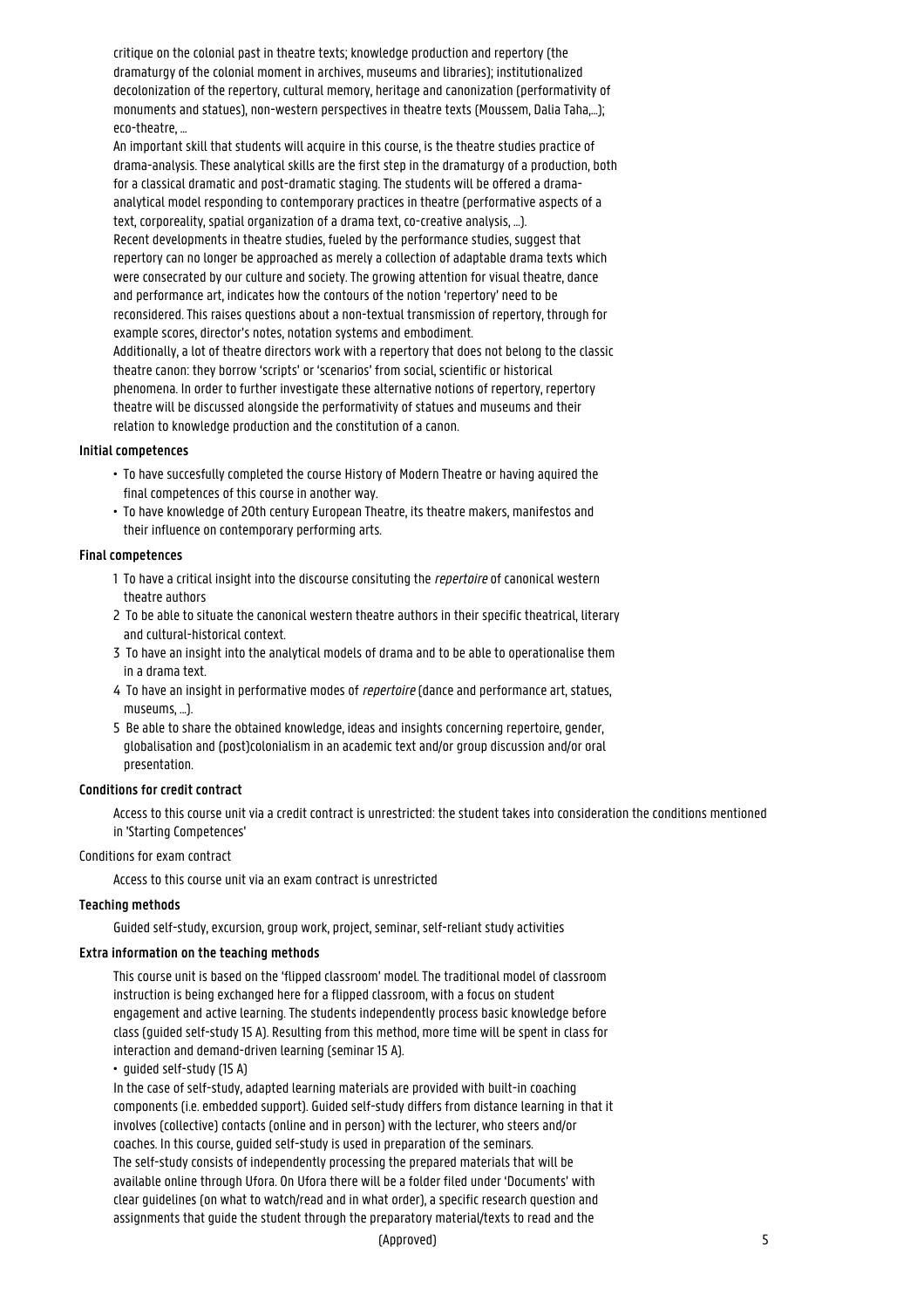audiovisual fragments to watch.

Sometimes the self-study concerns a preparatory visit, such as a guided tour to the Botanical Garden of UGent and the GUM (Ghent University Museum).

• seminar (15 A)

In the seminars the students are encouraged to participate in a more active and engaged manner. In class, they are challenged to apply their knowledge in a broader sense. The seminars consist on the one hand of profound analyses of drama texts in class (practice of drama analysis and close reading). On the other hand, the time in the classroom is used to explore theoretical topics in more depth, to encourage the students to sharpen their oral skills, and to argue from a multifocal perspective.

The preparation and consequently the active participation of the students in the seminars are evaluated as permanent / non-periodical evaluation.

• independent work: individual reading assignment and drama-analysis (5 B) In collaboration with the guest lecturers, there has been compiled a reading list that will be made available on Ufora. The students get to choose three texts from this list, that they subsequently annotate according to the presented models of drama-analysis. Those drama texts can also be found online (Ufora, folder drama text reading list) or on the designated shelf for 'Repertory study of the theatre' in the university library. Students can scan or print these drama texts. The annotated drama texts should be handed in for evaluation in the secretariat of the Art History department before the deadline (Thursday 10<sup>th</sup> of December 2020).

• guided group work and project: Notes-annotationproject (10 B)

The guided group work and project consists of the artistic Notes-annotation project in collaboration with students drama of Kask - School of Arts.

Since the academic year 2018-2019 Ivana Müller's artistic Notes-project is implemented in the course 'Repertory Study in Theatre'. The students gather in groups of "reading communities" and, following Ivana Müller's set of criteria, they annotate drama-texts.

For her Notes-project, Müller was inspired by the 19<sup>e</sup>-century practice of 'marginalia', in which thoughts and critical comments were annotated in the margins of a book for the future reader. Müller re-enacts this practice by inviting people to choose books together, read them, annotate them, and pass them on to each other for further annotation.

In this course 'Repertory Study of the Theatre', students annotate two drama texts in group. This group brings together students of UGent and students of Kask, who participate in the dramaprojects of both Thomas Bellinck (Speculative documentaries – Metaphors of h(a)unting) and Leyla Rabih (Modern Syrian Drama). The course unit 'repertory study of the theatre' intends to critically reflect on the prevailing power mechanisms in the formation of western theatre canon, so the annotation project functions as an exercise in adopting and thinking through other perspectives. The students will be asked to communicate their reflections and experiences of this annotation project on a shared blog.

The annotated books are exhibited in the atelier of Vandenhove – Centre for Art & Architecture during the two last week s of the first semester. During a symposium, the students of UGent and Kask will be able to share their experience of working on the Notes project. This will teach them how to negotiate different practices of drama-analysis and reflect on how both theatre studies and artistic analysis are in a dialogue during the creative process leading up to a performance.

• study visit (excursion)

- Students attend three mandatory theatre performances and one guided museum tour.
- Décris-ravage Adeline Rosenstein: October 16-17-18 and 23-24-25 2020 (Théâtre Océan • Nord, Schaerbeek). Attention: this is a 4-hour performance.
- Dramaproject KASK-School of Arts under the direction of Thomas Bellinck Speculatieve • documentaires - Metaphors of H(a)unting: Thursday or Friday November 12 -13, 2020.
- Dramaproject KASK-School of Arts under the direction of Leyla Rabih Modern Syrian Drama: • Thursday or Friday December 10-11, 2020.
- Guided tour in the Botanical Garden of UGent and GUM (Ghent University Museum)

#### **Learning materials and price**

Syllabus and personal notes. Estimated cost excursions: 35 EUR.

#### **References**

see reading list Minerva

#### **Course content-related study coaching**

Gradual preparation for the individual reading and annotation assessment by reflective moments during the seminars and through Minerva. Possibility of intermediate feedback.

#### **Evaluation methods**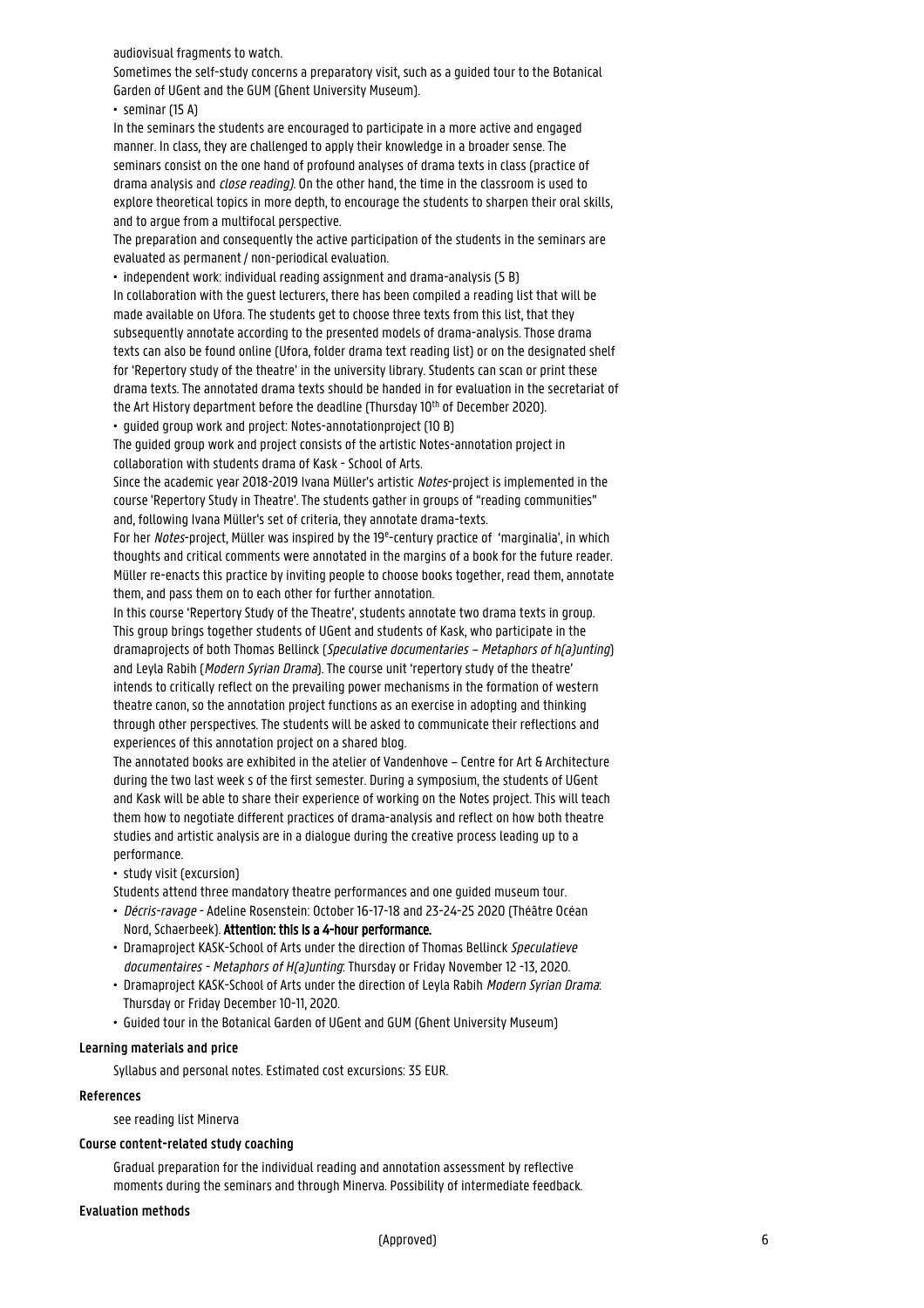end-of-term evaluation and continuous assessment

#### **Examination methods in case of periodic evaluation during the first examination period**

Written examination with open questions

#### **Examination methods in case of periodic evaluation during the second examination period**

Written examination with open questions

#### **Examination methods in case of permanent evaluation**

Assignment

#### **Possibilities of retake in case of permanent evaluation**

examination during the second examination period is possible

#### **Extra information on the examination methods**

A. The periodical evaluation (50 %) tests to what extent the student has acquired competencies that meet the proposed objectives.

The periodical evaluation includes:

- 1 A written exam (25%) on the theatre studies, historical-philosophical and cultural-sociological texts treated during the lectures/seminars, which trace out the ideological foundations of the 1 discourse constructed around repertory (gender, globalization and interculturalism). Possible topics for the written exam are: theatre canon and (regional/national) identity; critique on colonial past in theatre texts; knowledge production and repertory (the dramaturgy of the 1 colonial space in archives, museums and libraries); institutionalized decolonialization of 1 repertory; cultural memory, heritage and canonization (performativity of monuments and statues), non-western perspectives in theatre text, eco-theatre, ...
- 2 independent work: individual reading assignment and drama-analysis (25%): during this periodic evaluation we test to what extent the student has acquired the competencies of 1 drama analysis. The students hand in three individual drama analyses chosen from the 1 reading list and two group assignments. (Notes-annotation project in collaboration with students of Kask Drama).
- B. Non-periodical evaluation (50%)

Non-periodical evaluation is an evaluation of the student's engagement and active participation during the seminars and other study-related activities, which are specified in the didactic workforms. For this course on repertory, the engagement and participation of the students will be evaluated. The most important evaluation criteria are presence, engagement in the discussions and a critical research attitude during the guided excursions and the guided group work/project.

#### **Calculation of the examination mark**

Periodical: written exam, individual drama-analysis of three drama texts, and two annotated texts for group work (50%) and non-periodical: engagement and active participation during seminars, guided group work and project, and study visits/excursions (50%).

#### **Facilities for Working Students**

1. Possible exemption from educational activities requiring student attendance

2. Possible rescheduling of the examination to a different time in the same academic year 3. Alternative time for feedback is possible

For more information concerning flexible learning: contact the monitoring service of the faculty of Arts and philosophy

| Course size                                 | (nominal values; actual values may depend on programme) |                              |                    |          |
|---------------------------------------------|---------------------------------------------------------|------------------------------|--------------------|----------|
| Credits 5.0                                 | Study time 150 h                                        | <b>Contact hrs</b><br>50.0 h |                    |          |
| Course offerings in academic year 2021-2022 |                                                         |                              |                    |          |
|                                             | Deze cursus is 2-jaarlijks en wordt niet aangeboden     |                              |                    |          |
| Lecturers in academic year 2021-2022        |                                                         |                              |                    |          |
| Delbecke, Jasper                            |                                                         | <b>LW17</b>                  | staff member       |          |
| Stalpaert, Christel                         |                                                         | <b>LW17</b>                  | lecturer-in-charge |          |
|                                             | Offered in the following programmes in 2021-2022        |                              | crdts              | offering |
|                                             | Deze cursus is 2-jaarlijks en wordt niet aangeboden     |                              |                    |          |

Deze cursus is 2-jaarlijks en wordt niet aangeboden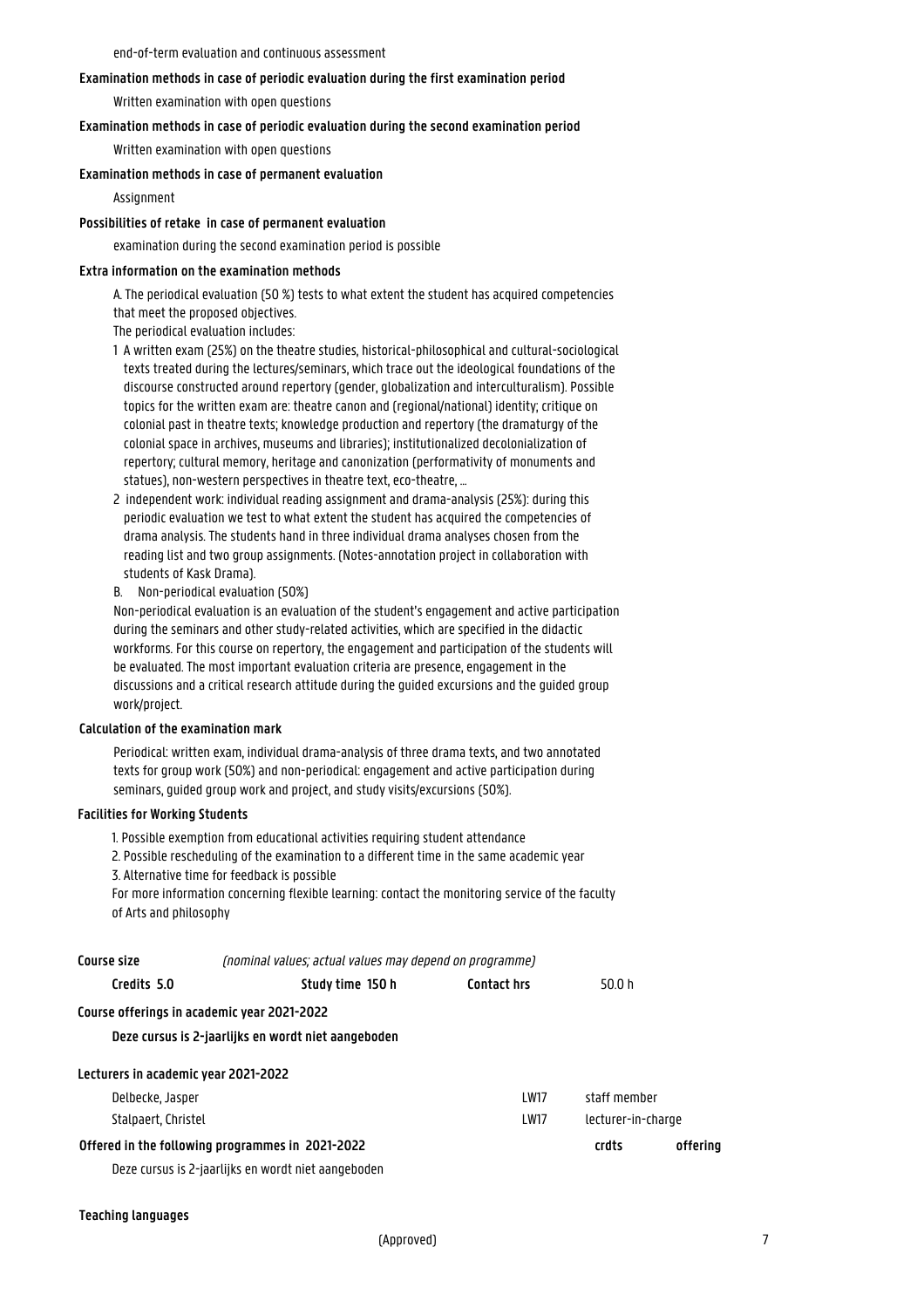#### Dutch, English

# **Keywords**

Performing arts, theatre, repertory, canon, performance

#### **Position of the course**

This course helps students acquire a critical insight into the canon of western modern and contemporary theatre since modernity, and in contemporary debates about canon and *repertoire* in the performing arts.

#### **Contents**

This course offers a critical approach of the canon in the modern and contemporary performing arts. The starting point for studying *repertoire* is the discourse constituting *repertoire* (and related notions such as 'canon' and 'cultural heritage') in western theatre since modernity. Theatre studies, (historical) philosophical and cultural-sociological texts provide the opportunity to trace the ideological foundations of this discourse. Special attention will be given to the problematization of the western canon from a perspective of gender, globalization and interculturalism. The considered topics are: theatre canon and (regional/national) identity; critique on the colonial past in theatre texts; knowledge production and repertory (the dramaturgy of the colonial moment in archives, museums and libraries); institutionalized decolonization of the repertory, cultural memory, heritage and canonization (performativity of monuments and statues), non-western perspectives in theatre texts (Moussem, Dalia Taha,…); eco-theatre, …

An important skill that students will acquire in this course, is the theatre studies practice of drama-analysis. These analytical skills are the first step in the dramaturgy of a production, both for a classical dramatic and post-dramatic staging. The students will be offered a dramaanalytical model responding to contemporary practices in theatre (performative aspects of a text, corporeality, spatial organization of a drama text, co-creative analysis, …). Recent developments in theatre studies, fueled by the performance studies, suggest that repertory can no longer be approached as merely a collection of adaptable drama texts which were consecrated by our culture and society. The growing attention for visual theatre, dance and performance art, indicates how the contours of the notion 'repertory' need to be reconsidered. This raises questions about a non-textual transmission of repertory, through for example scores, director's notes, notation systems and embodiment.

Additionally, a lot of theatre directors work with a repertory that does not belong to the classic theatre canon: they borrow 'scripts' or 'scenarios' from social, scientific or historical phenomena. In order to further investigate these alternative notions of repertory, repertory theatre will be discussed alongside the performativity of statues and museums and their relation to knowledge production and the constitution of a canon.

#### **Initial competences**

- To have succesfully completed the course History of Modern Theatre or having aquired the final competences of this course in another way.
- To have knowledge of 20th century European Theatre, its theatre makers, manifestos and their influence on contemporary performing arts.

#### **Final competences**

- 1 To have a critical insight into the discourse consituting the *repertoire* of canonical western theatre authors
- 2 To be able to situate the canonical western theatre authors in their specific theatrical, literary and cultural-historical context.
- 3 To have an insight into the analytical models of drama and to be able to operationalise them in a drama text.
- 4 To have an insight in performative modes of *repertoire* (dance and performance art, statues, museums, ...).
- 5 Be able to share the obtained knowledge, ideas and insights concerning repertoire, gender, 1 globalisation and (post)colonialism in an academic text and/or group discussion and/or oral presentation.

#### **Conditions for credit contract**

Access to this course unit via a credit contract is unrestricted: the student takes into consideration the conditions mentioned in 'Starting Competences'

Conditions for exam contract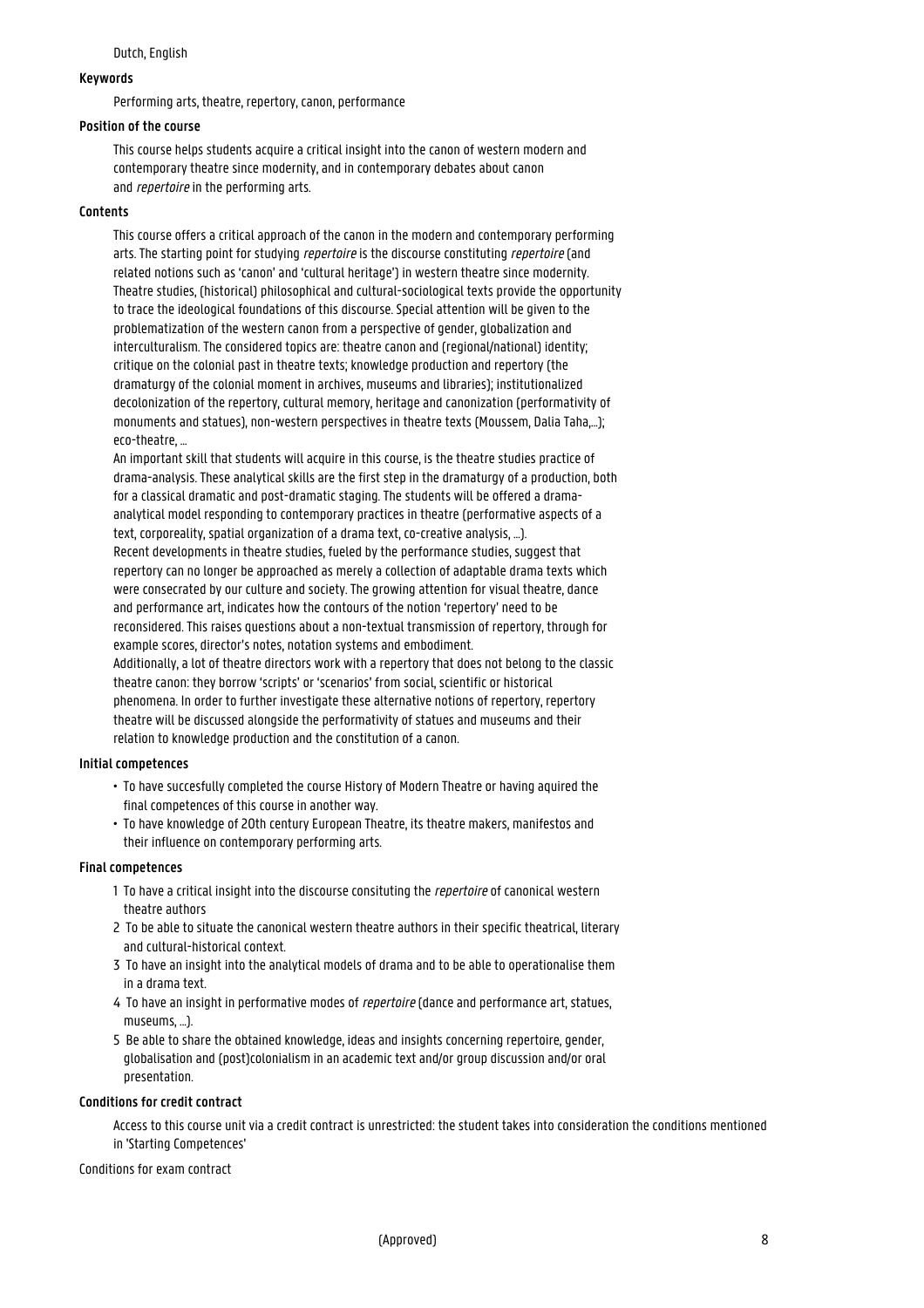Access to this course unit via an exam contract is unrestricted

#### **Teaching methods**

Guided self-study, excursion, group work, project, seminar, self-reliant study activities

#### **Extra information on the teaching methods**

This course unit is based on the 'flipped classroom' model. The traditional model of classroom instruction is being exchanged here for a flipped classroom, with a focus on student engagement and active learning. The students independently process basic knowledge before class (guided self-study 15 A). Resulting from this method, more time will be spent in class for interaction and demand-driven learning (seminar 15 A).

• guided self-study (15 A)

In the case of self-study, adapted learning materials are provided with built-in coaching components (i.e. embedded support). Guided self-study differs from distance learning in that it involves (collective) contacts (online and in person) with the lecturer, who steers and/or coaches. In this course, guided self-study is used in preparation of the seminars. The self-study consists of independently processing the prepared materials that will be available online through Ufora. On Ufora there will be a folder filed under 'Documents' with clear guidelines (on what to watch/read and in what order), a specific research question and assignments that guide the student through the preparatory material/texts to read and the audiovisual fragments to watch.

Sometimes the self-study concerns a preparatory visit, such as a guided tour to the Botanical Garden of UGent and the GUM (Ghent University Museum).

• seminar (15 A)

In the seminars the students are encouraged to participate in a more active and engaged manner. In class, they are challenged to apply their knowledge in a broader sense. The seminars consist on the one hand of profound analyses of drama texts in class (practice of drama analysis and close reading). On the other hand, the time in the classroom is used to explore theoretical topics in more depth, to encourage the students to sharpen their oral skills, and to argue from a multifocal perspective.

The preparation and consequently the active participation of the students in the seminars are evaluated as permanent / non-periodical evaluation.

• independent work: individual reading assignment and drama-analysis (5 B) In collaboration with the guest lecturers, there has been compiled a reading list that will be made available on Ufora. The students get to choose three texts from this list, that they subsequently annotate according to the presented models of drama-analysis. Those drama texts can also be found online (Ufora, folder drama text reading list) or on the designated shelf for 'Repertory study of the theatre' in the university library. Students can scan or print these drama texts. The annotated drama texts should be handed in for evaluation in the secretariat of the Art History department before the deadline (Thursday 10<sup>th</sup> of December 2020). • guided group work and project: Notes-annotationproject (10 B)

The guided group work and project consists of the artistic Notes-annotation project in collaboration with students drama of Kask - School of Arts.

Since the academic year 2018-2019 Ivana Müller's artistic Notes-project is implemented in the course 'Repertory Study in Theatre'. The students gather in groups of "reading communities" and, following Ivana Müller's set of criteria, they annotate drama-texts.

For her Notes-project, Müller was inspired by the 19<sup>e</sup>-century practice of 'marginalia', in which thoughts and critical comments were annotated in the margins of a book for the future reader. Müller re-enacts this practice by inviting people to choose books together, read them, annotate them, and pass them on to each other for further annotation.

In this course 'Repertory Study of the Theatre', students annotate two drama texts in group. This group brings together students of UGent and students of Kask, who participate in the dramaprojects of both Thomas Bellinck (Speculative documentaries – Metaphors of h(a)unting) and Leyla Rabih (Modern Syrian Drama). The course unit 'repertory study of the theatre' intends to critically reflect on the prevailing power mechanisms in the formation of western theatre canon, so the annotation project functions as an exercise in adopting and thinking through other perspectives. The students will be asked to communicate their reflections and experiences of this annotation project on a shared blog.

The annotated books are exhibited in the atelier of Vandenhove – Centre for Art & Architecture during the two last week s of the first semester. During a symposium, the students of UGent and Kask will be able to share their experience of working on the Notes project. This will teach them how to negotiate different practices of drama-analysis and reflect on how both theatre studies and artistic analysis are in a dialogue during the creative process leading up to a performance.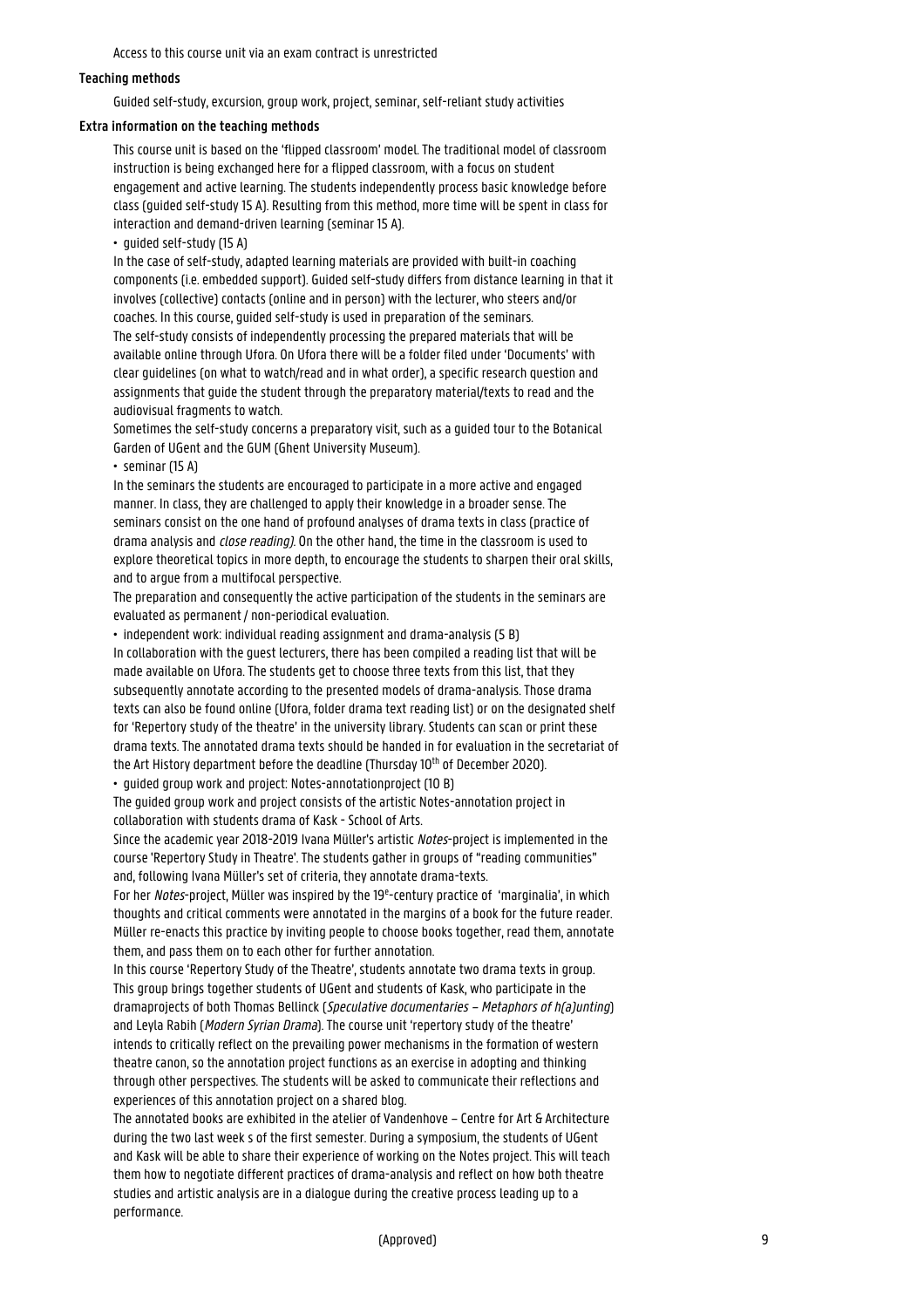• study visit (excursion)

Students attend three mandatory theatre performances and one guided museum tour.

- Décris-ravage Adeline Rosenstein: October 16-17-18 and 23-24-25 2020 (Théâtre Océan
- Nord, Schaerbeek). Attention: this is a 4-hour performance.
- Dramaproject KASK-School of Arts under the direction of Thomas Bellinck Speculatieve • documentaires - Metaphors of H(a)unting: Thursday or Friday November 12 -13, 2020.
- Dramaproject KASK-School of Arts under the direction of Leyla Rabih Modern Syrian Drama: • Thursday or Friday December 10-11, 2020.
- Guided tour in the Botanical Garden of UGent and GUM (Ghent University Museum)

#### **Learning materials and price**

Syllabus and personal notes. Estimated cost excursions: 35 EUR.

#### **References**

see reading list Minerva

#### **Course content-related study coaching**

Gradual preparation for the individual reading and annotation assessment by reflective moments during the seminars and through Minerva. Possibility of intermediate feedback.

#### **Evaluation methods**

end-of-term evaluation and continuous assessment

# **Examination methods in case of periodic evaluation during the first examination period**

Written examination with open questions

# **Examination methods in case of periodic evaluation during the second examination period**

Written examination with open questions

#### **Examination methods in case of permanent evaluation**

Assignment

# **Possibilities of retake in case of permanent evaluation**

examination during the second examination period is possible

#### **Extra information on the examination methods**

A. The periodical evaluation (50 %) tests to what extent the student has acquired competencies that meet the proposed objectives.

The periodical evaluation includes:

- 1 A written exam (25%) on the theatre studies, historical-philosophical and cultural-sociological texts treated during the lectures/seminars, which trace out the ideological foundations of the 1 discourse constructed around repertory (gender, globalization and interculturalism). Possible topics for the written exam are: theatre canon and (regional/national) identity; critique on 1 colonial past in theatre texts; knowledge production and repertory (the dramaturgy of the colonial space in archives, museums and libraries); institutionalized decolonialization of 1 repertory; cultural memory, heritage and canonization (performativity of monuments and statues), non-western perspectives in theatre text, eco-theatre, ...
- 2 independent work: individual reading assignment and drama-analysis (25%): during this 1 periodic evaluation we test to what extent the student has acquired the competencies of 1 drama analysis. The students hand in three individual drama analyses chosen from the 1 reading list and two group assignments. (Notes-annotation project in collaboration with students of Kask Drama).
- B. Non-periodical evaluation (50%)

Non-periodical evaluation is an evaluation of the student's engagement and active participation during the seminars and other study-related activities, which are specified in the didactic workforms. For this course on repertory, the engagement and participation of the students will be evaluated. The most important evaluation criteria are presence, engagement in the discussions and a critical research attitude during the guided excursions and the guided group work/project.

#### **Calculation of the examination mark**

Periodical: written exam, individual drama-analysis of three drama texts, and two annotated texts for group work (50%) and non-periodical: engagement and active participation during seminars, guided group work and project, and study visits/excursions (50%).

#### **Facilities for Working Students**

1. Possible exemption from educational activities requiring student attendance

2. Possible rescheduling of the examination to a different time in the same academic year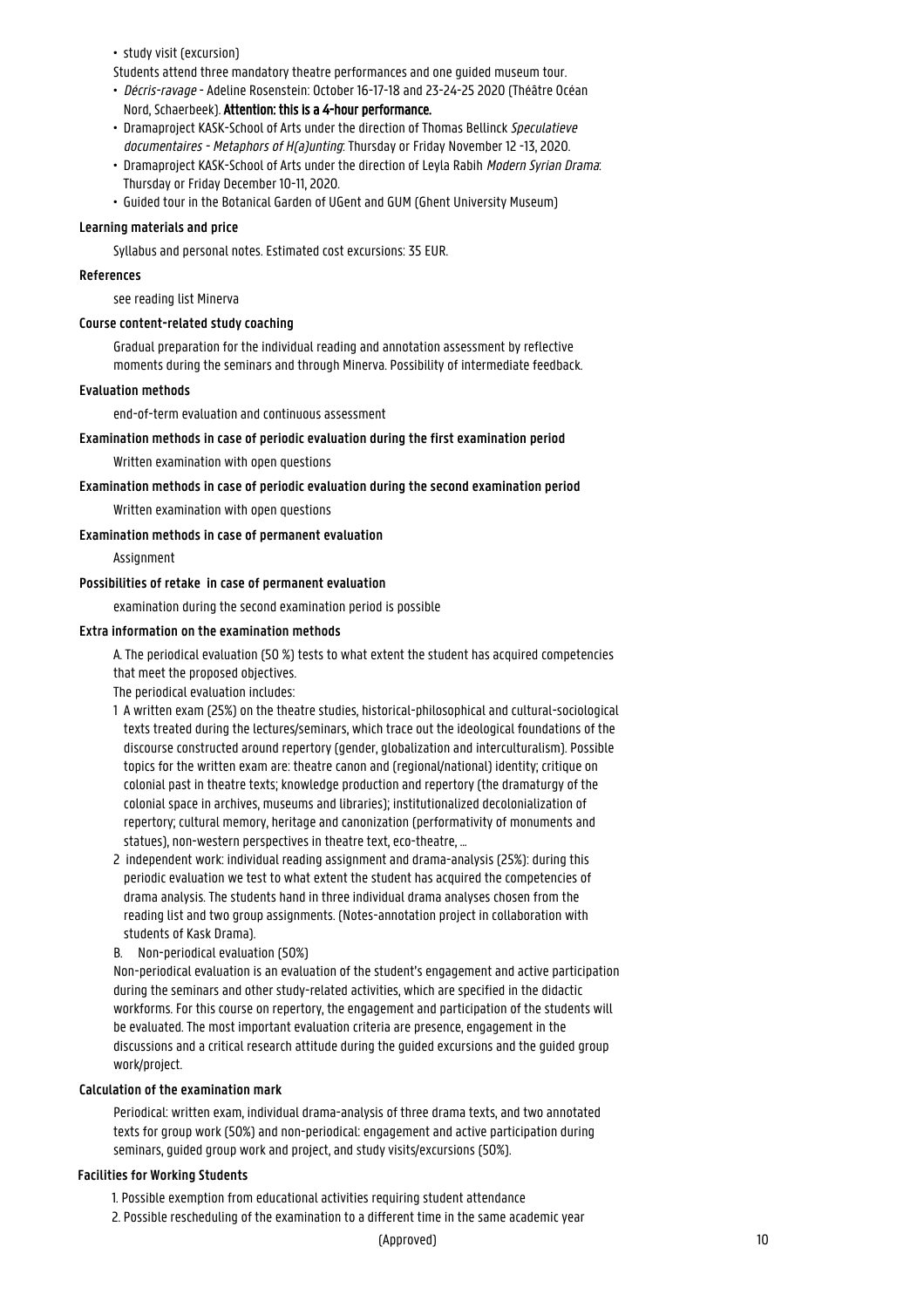3. Alternative time for feedback is possible For more information concerning flexible learning: contact the monitoring service of the faculty of Arts and philosophy

| Course size                                 | (nominal values; actual values may depend on programme)                                                 |                              |                    |          |
|---------------------------------------------|---------------------------------------------------------------------------------------------------------|------------------------------|--------------------|----------|
| Credits 5.0                                 | Study time 150 h                                                                                        | <b>Contact hrs</b><br>50 0 h |                    |          |
| Course offerings in academic year 2021-2022 |                                                                                                         |                              |                    |          |
|                                             | Deze cursus is 2-jaarlijks en wordt niet aangeboden                                                     |                              |                    |          |
| Lecturers in academic year 2021-2022        |                                                                                                         |                              |                    |          |
| Delbecke, Jasper                            |                                                                                                         | I W17                        | staff member       |          |
| Stalpaert, Christel                         |                                                                                                         | <b>LW17</b>                  | lecturer-in-charge |          |
|                                             | Offered in the following programmes in 2021-2022<br>Deze cursus is 2-jaarlijks en wordt niet aangeboden |                              | crdts              | offerina |

#### **Teaching languages**

Dutch, English

#### **Keywords**

Performing arts, theatre, repertory, canon, performance

#### **Position of the course**

This course helps students acquire a critical insight into the canon of western modern and contemporary theatre since modernity, and in contemporary debates about canon and *repertoire* in the performing arts.

# **Contents**

This course offers a critical approach of the canon in the modern and contemporary performing arts. The starting point for studying *repertoire* is the discourse constituting *repertoire* (and related notions such as 'canon' and 'cultural heritage') in western theatre since modernity. Theatre studies, (historical) philosophical and cultural-sociological texts provide the opportunity to trace the ideological foundations of this discourse. Special attention will be given to the problematization of the western canon from a perspective of gender, globalization and interculturalism. The considered topics are: theatre canon and (regional/national) identity; critique on the colonial past in theatre texts; knowledge production and repertory (the dramaturgy of the colonial moment in archives, museums and libraries); institutionalized decolonization of the repertory, cultural memory, heritage and canonization (performativity of monuments and statues), non-western perspectives in theatre texts (Moussem, Dalia Taha,…); eco-theatre, …

An important skill that students will acquire in this course, is the theatre studies practice of drama-analysis. These analytical skills are the first step in the dramaturgy of a production, both for a classical dramatic and post-dramatic staging. The students will be offered a dramaanalytical model responding to contemporary practices in theatre (performative aspects of a text, corporeality, spatial organization of a drama text, co-creative analysis, …). Recent developments in theatre studies, fueled by the performance studies, suggest that repertory can no longer be approached as merely a collection of adaptable drama texts which were consecrated by our culture and society. The growing attention for visual theatre, dance and performance art, indicates how the contours of the notion 'repertory' need to be reconsidered. This raises questions about a non-textual transmission of repertory, through for example scores, director's notes, notation systems and embodiment. Additionally, a lot of theatre directors work with a repertory that does not belong to the classic theatre canon: they borrow 'scripts' or 'scenarios' from social, scientific or historical phenomena. In order to further investigate these alternative notions of repertory, repertory theatre will be discussed alongside the performativity of statues and museums and their relation to knowledge production and the constitution of a canon.

#### **Initial competences**

• To have succesfully completed the course History of Modern Theatre or having aquired the final competences of this course in another way.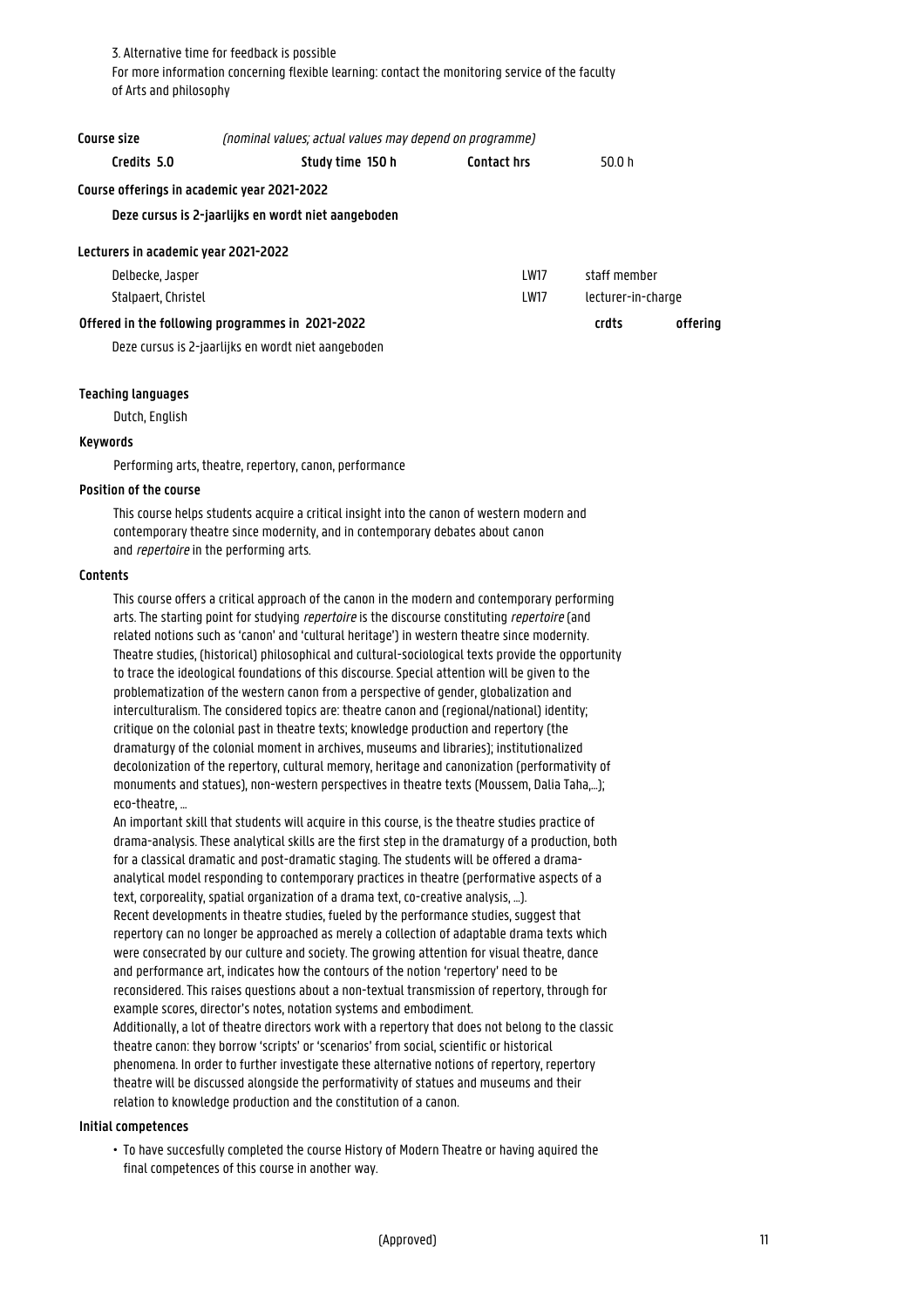• To have knowledge of 20th century European Theatre, its theatre makers, manifestos and their influence on contemporary performing arts.

# **Final competences**

- 1 To have a critical insight into the discourse consituting the *repertoire* of canonical western theatre authors
- 2 To be able to situate the canonical western theatre authors in their specific theatrical, literary and cultural-historical context.
- 3 To have an insight into the analytical models of drama and to be able to operationalise them in a drama text.
- 4 To have an insight in performative modes of *repertoire* (dance and performance art, statues, museums, ...).
- 5 Be able to share the obtained knowledge, ideas and insights concerning repertoire, gender, 1 globalisation and (post)colonialism in an academic text and/or group discussion and/or oral presentation.

# **Conditions for credit contract**

Access to this course unit via a credit contract is unrestricted: the student takes into consideration the conditions mentioned in 'Starting Competences'

# Conditions for exam contract

Access to this course unit via an exam contract is unrestricted

# **Teaching methods**

Guided self-study, excursion, group work, project, seminar, self-reliant study activities

# **Extra information on the teaching methods**

This course unit is based on the 'flipped classroom' model. The traditional model of classroom instruction is being exchanged here for a flipped classroom, with a focus on student engagement and active learning. The students independently process basic knowledge before class (guided self-study 15 A). Resulting from this method, more time will be spent in class for interaction and demand-driven learning (seminar 15 A).

• guided self-study (15 A)

In the case of self-study, adapted learning materials are provided with built-in coaching components (i.e. embedded support). Guided self-study differs from distance learning in that it involves (collective) contacts (online and in person) with the lecturer, who steers and/or coaches. In this course, guided self-study is used in preparation of the seminars.

The self-study consists of independently processing the prepared materials that will be available online through Ufora. On Ufora there will be a folder filed under 'Documents' with clear guidelines (on what to watch/read and in what order), a specific research question and assignments that guide the student through the preparatory material/texts to read and the audiovisual fragments to watch.

Sometimes the self-study concerns a preparatory visit, such as a guided tour to the Botanical Garden of UGent and the GUM (Ghent University Museum).

• seminar (15 A)

In the seminars the students are encouraged to participate in a more active and engaged manner. In class, they are challenged to apply their knowledge in a broader sense. The seminars consist on the one hand of profound analyses of drama texts in class (practice of drama analysis and close reading). On the other hand, the time in the classroom is used to explore theoretical topics in more depth, to encourage the students to sharpen their oral skills, and to argue from a multifocal perspective.

The preparation and consequently the active participation of the students in the seminars are evaluated as permanent / non-periodical evaluation.

• independent work: individual reading assignment and drama-analysis (5 B) In collaboration with the guest lecturers, there has been compiled a reading list that will be made available on Ufora. The students get to choose three texts from this list, that they subsequently annotate according to the presented models of drama-analysis. Those drama texts can also be found online (Ufora, folder drama text reading list) or on the designated shelf for 'Repertory study of the theatre' in the university library. Students can scan or print these drama texts. The annotated drama texts should be handed in for evaluation in the secretariat of the Art History department before the deadline (Thursday 10<sup>th</sup> of December 2020).

• guided group work and project: Notes-annotationproject (10 B)

The guided group work and project consists of the artistic Notes-annotation project in collaboration with students drama of Kask - School of Arts.

Since the academic year 2018-2019 Ivana Müller's artistic Notes-project is implemented in the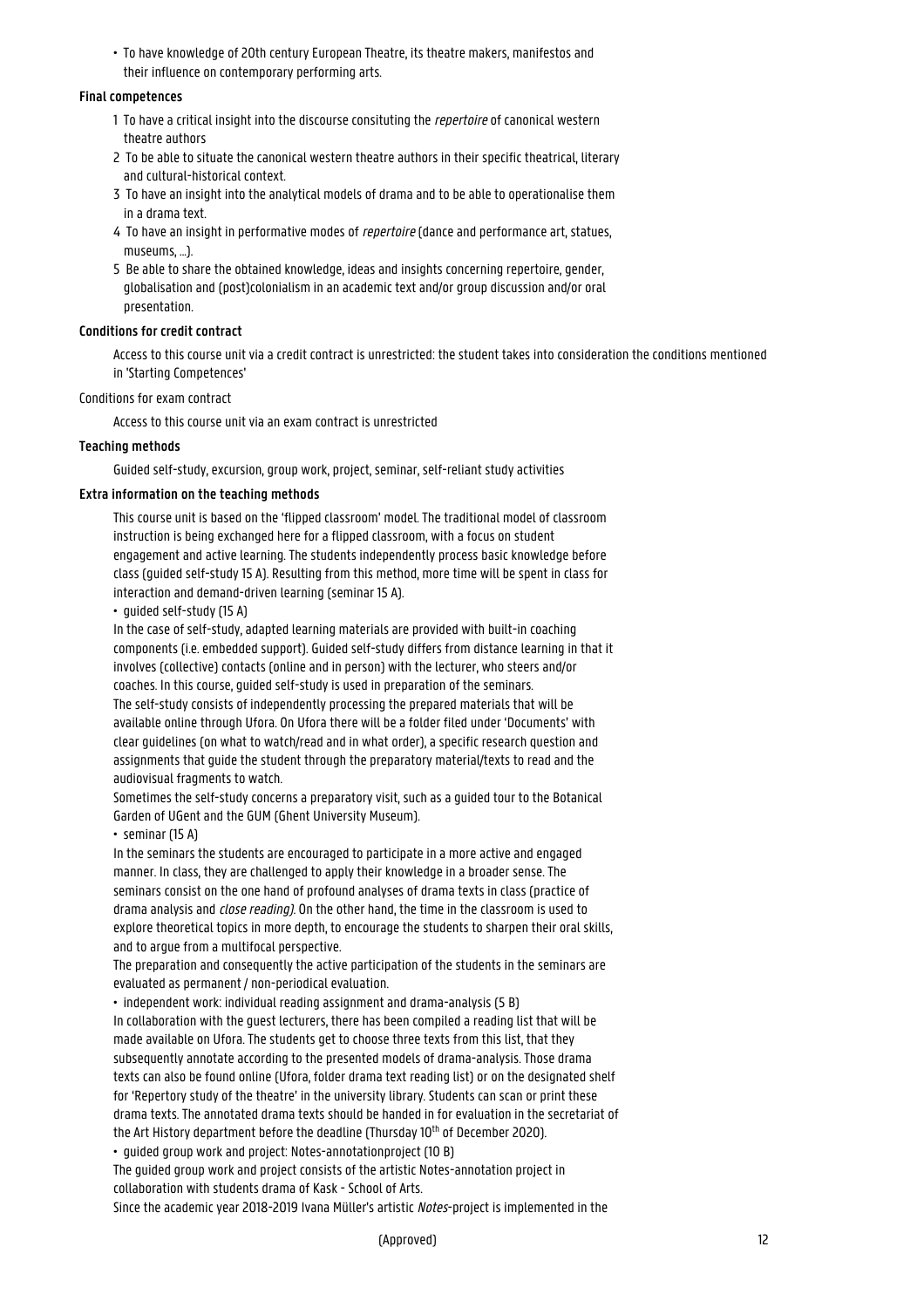course 'Repertory Study in Theatre'. The students gather in groups of "reading communities" and, following Ivana Müller's set of criteria, they annotate drama-texts.

For her Notes-project, Müller was inspired by the 19<sup>e</sup>-century practice of 'marginalia', in which thoughts and critical comments were annotated in the margins of a book for the future reader. Müller re-enacts this practice by inviting people to choose books together, read them, annotate them, and pass them on to each other for further annotation.

In this course 'Repertory Study of the Theatre', students annotate two drama texts in group. This group brings together students of UGent and students of Kask, who participate in the dramaprojects of both Thomas Bellinck (Speculative documentaries – Metaphors of h(a)unting) and Leyla Rabih (Modern Syrian Drama). The course unit 'repertory study of the theatre' intends to critically reflect on the prevailing power mechanisms in the formation of western theatre canon, so the annotation project functions as an exercise in adopting and thinking through other perspectives. The students will be asked to communicate their reflections and experiences of this annotation project on a shared blog.

The annotated books are exhibited in the atelier of Vandenhove – Centre for Art & Architecture during the two last week s of the first semester. During a symposium, the students of UGent and Kask will be able to share their experience of working on the Notes project. This will teach them how to negotiate different practices of drama-analysis and reflect on how both theatre studies and artistic analysis are in a dialogue during the creative process leading up to a performance.

• study visit (excursion)

Students attend three mandatory theatre performances and one guided museum tour.

- Décris-ravage Adeline Rosenstein: October 16-17-18 and 23-24-25 2020 (Théâtre Océan Nord, Schaerbeek). Attention: this is a 4-hour performance.
- Dramaproject KASK-School of Arts under the direction of Thomas Bellinck Speculatieve documentaires - Metaphors of H(a)unting: Thursday or Friday November 12 -13, 2020.
- Dramaproject KASK-School of Arts under the direction of Leyla Rabih Modern Syrian Drama: • Thursday or Friday December 10-11, 2020.
- Guided tour in the Botanical Garden of UGent and GUM (Ghent University Museum)

# **Learning materials and price**

Syllabus and personal notes. Estimated cost excursions: 35 EUR.

#### **References**

see reading list Minerva

#### **Course content-related study coaching**

Gradual preparation for the individual reading and annotation assessment by reflective moments during the seminars and through Minerva. Possibility of intermediate feedback.

#### **Evaluation methods**

end-of-term evaluation and continuous assessment

# **Examination methods in case of periodic evaluation during the first examination period**

Written examination with open questions

#### **Examination methods in case of periodic evaluation during the second examination period**

Written examination with open questions

#### **Examination methods in case of permanent evaluation**

Assignment

#### **Possibilities of retake in case of permanent evaluation**

examination during the second examination period is possible

#### **Extra information on the examination methods**

A. The periodical evaluation (50 %) tests to what extent the student has acquired competencies that meet the proposed objectives.

The periodical evaluation includes:

1 A written exam (25%) on the theatre studies, historical-philosophical and cultural-sociological texts treated during the lectures/seminars, which trace out the ideological foundations of the 1 discourse constructed around repertory (gender, globalization and interculturalism). Possible 1 topics for the written exam are: theatre canon and (regional/national) identity; critique on colonial past in theatre texts; knowledge production and repertory (the dramaturgy of the colonial space in archives, museums and libraries); institutionalized decolonialization of 1 repertory; cultural memory, heritage and canonization (performativity of monuments and statues), non-western perspectives in theatre text, eco-theatre, ...